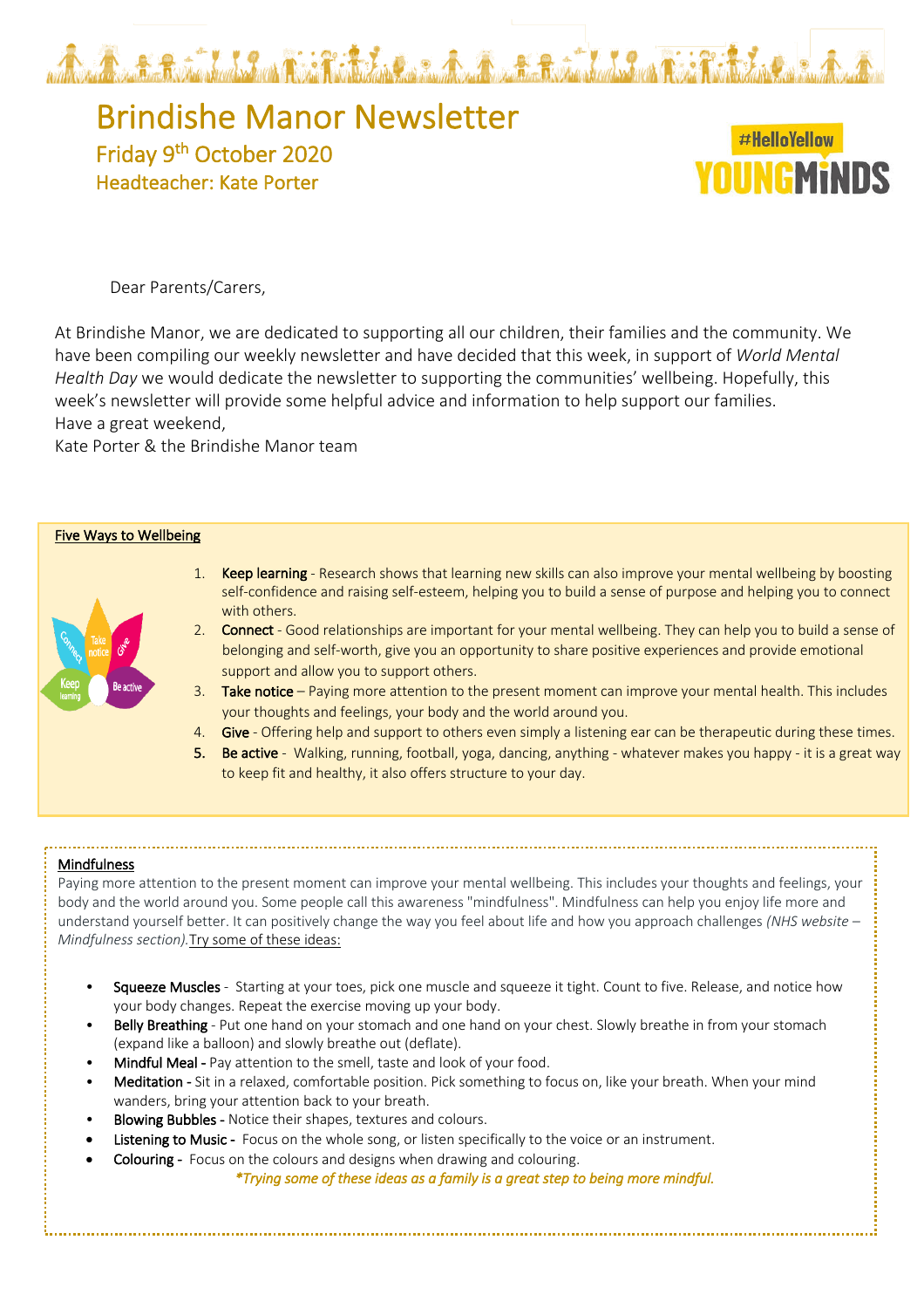#### Being Thankful

There is ample research to show that deliberately focusing on the good things in our lives - practising gratitude - can improve our wellbeing. It's easy to give in to our natural negativity bias as our brains strive to protect us from harm, but we can counter that by deliberately focusing on what's good, even during challenging times.

Ideas to try:

• At the end of each day, write down three good things about the day, no matter how small (e.g. a rainbow in the sky, a smile, a funny joke you heard…it's amazing what you'll notice!)

- Share at least one positive story with other people each day.
- Say *'thank you'* for all the little things others do for you and mean it.

#### Places to go for advice and support





Mental Health Day awareness and support https://www.mentalhealth.org.uk/campaigns/world-mental-health-day

NSPCC https://www.nspcc.org.uk

You can also still email recovery@brindishemanor.lewisham.sch.uk for help and support from the school staff





### **Rights Respecting at Article 24 (health and health services):**

This week we have been focusing on the fact that every child has the right to the best possible health. Governments must provide good quality health care, clean water, nutritious food, and a clean environment and education on health and well-being so that children can stay healthy. As it is World Mental Health Day on 10th October, perhaps your child could design a poster or create a PowerPoint presentation to promote **World Mental Health Day** within our school community. Don't forget to link it to Article 24.



This year we are not able to hold our usual Book Fair in school. However, we have set up a new monthly online book club. You can look at all the latest books and order them online. For every £1 you spend on this month's Book Club, our school will earn 20p in Scholastic Rewards. Go to: http://schools.scholastic.co.uk/brindishe-manor/digital-book-club Please place your orders online by 31<sup>st</sup> October 2020.